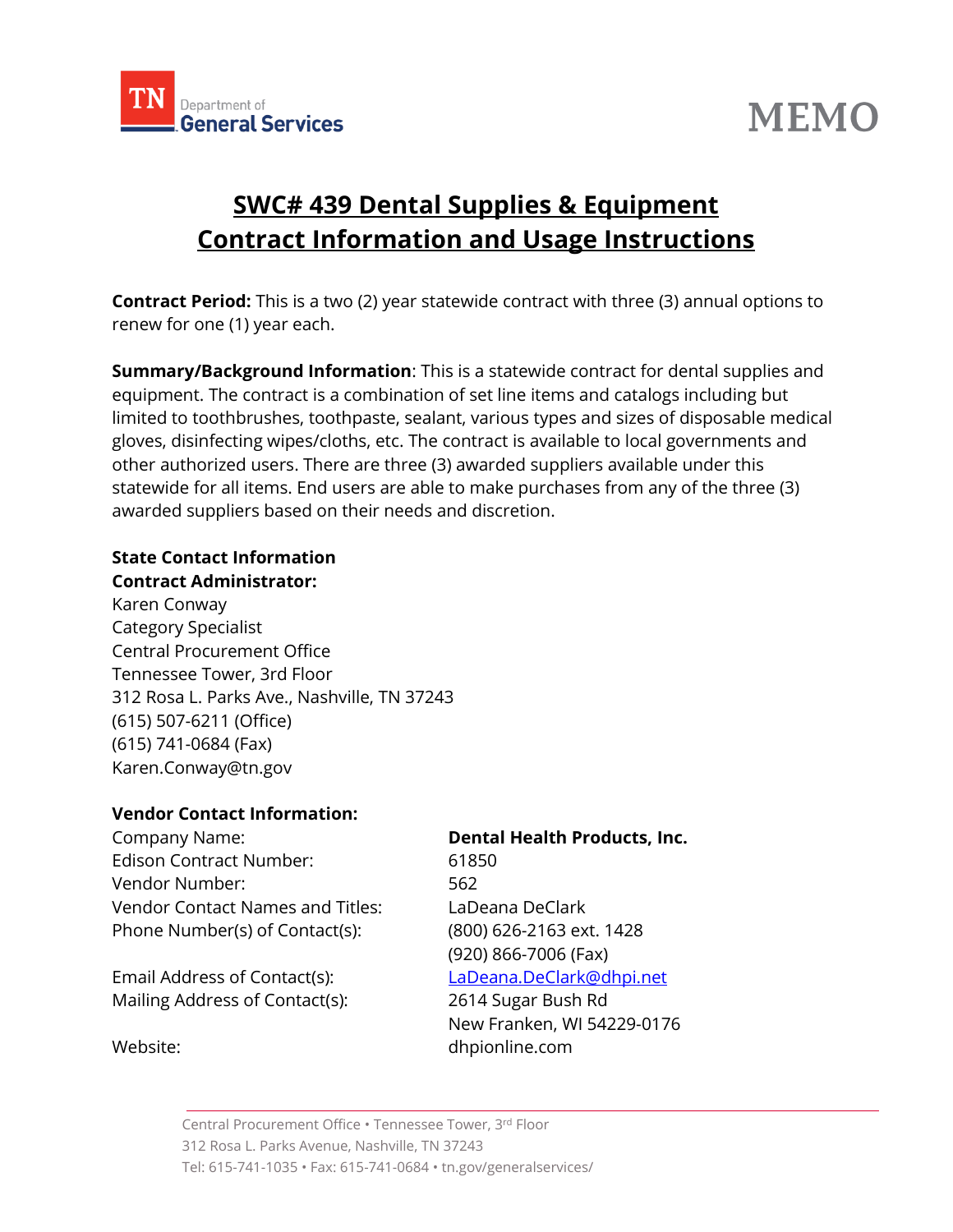### **Local Government Usage Instructions:**

*Registering with Dental Health Products, Inc. on TN Smart Shop:* Once you are on the landing page, click on Contact Us, as shown below:

| <b>Dental Health Products, Inc.</b><br>SUPPLIES, EQUIPMENT, SOLUTIONS.                                                                                                                                                                                                                                                  | ■ 800-626-2163<br>Sign In Register<br>Search Products.<br>0 ltems<br><b>Search</b>                          |  |
|-------------------------------------------------------------------------------------------------------------------------------------------------------------------------------------------------------------------------------------------------------------------------------------------------------------------------|-------------------------------------------------------------------------------------------------------------|--|
| <b>Equipment / Technology</b><br><b>Supplies</b><br><b>Surgical</b><br><b>Solutions</b><br><b>Publications</b><br><b>Promotions</b>                                                                                                                                                                                     | <b>Email Deals</b><br><b>Contact Us</b>                                                                     |  |
| <b>COVID-19 Product Updates and Resources</b>                                                                                                                                                                                                                                                                           |                                                                                                             |  |
| <b>Contact Us</b>                                                                                                                                                                                                                                                                                                       | Company Name                                                                                                |  |
|                                                                                                                                                                                                                                                                                                                         | First Name *                                                                                                |  |
|                                                                                                                                                                                                                                                                                                                         | Last Name *<br>Phone Number *                                                                               |  |
| One Call Gets Us All.                                                                                                                                                                                                                                                                                                   | Email Address *                                                                                             |  |
| Contacting an experienced Account Manager or Sales Support Specialist is as easy as dialing the toll-free<br>number, 800-626-2163. During business hours, you will not experience an automated reception, and there<br>is no dial sequence to reach a voicemail - we have REAL PEOPLE WITH REAL VOICES ready to assist! | Please use an individual email address rather<br>than a role-based address (such as info@.<br>sales@, etc.) |  |
| <b>Corporate Headquarters</b><br>2614 North Sugar Bush Road<br>New Franken, WI 54229-0176<br>Toll-Free: 800-626-2163                                                                                                                                                                                                    | Sign up for email deals<br>Comments or Questions                                                            |  |

Please fill out the highlighted sections with information requested. In the comments and questions box at the bottom please put the name "LaDeana DeClark". LaDeana will contact the user either by phone or email to set up an account for the user.

Any questions please reach out to LaDeana DeClark at her contact information above.

#### **Delivery:**

#### F.O.B. Destination:

Prices shall include delivery of all items F.O.B. destination or as otherwise specified by the State within seven (7) business days after receipt of a purchase order (ARO). Delivery of equipment shall not be considered to have occurred until installation has been completed (Terms and Conditions, pg.5).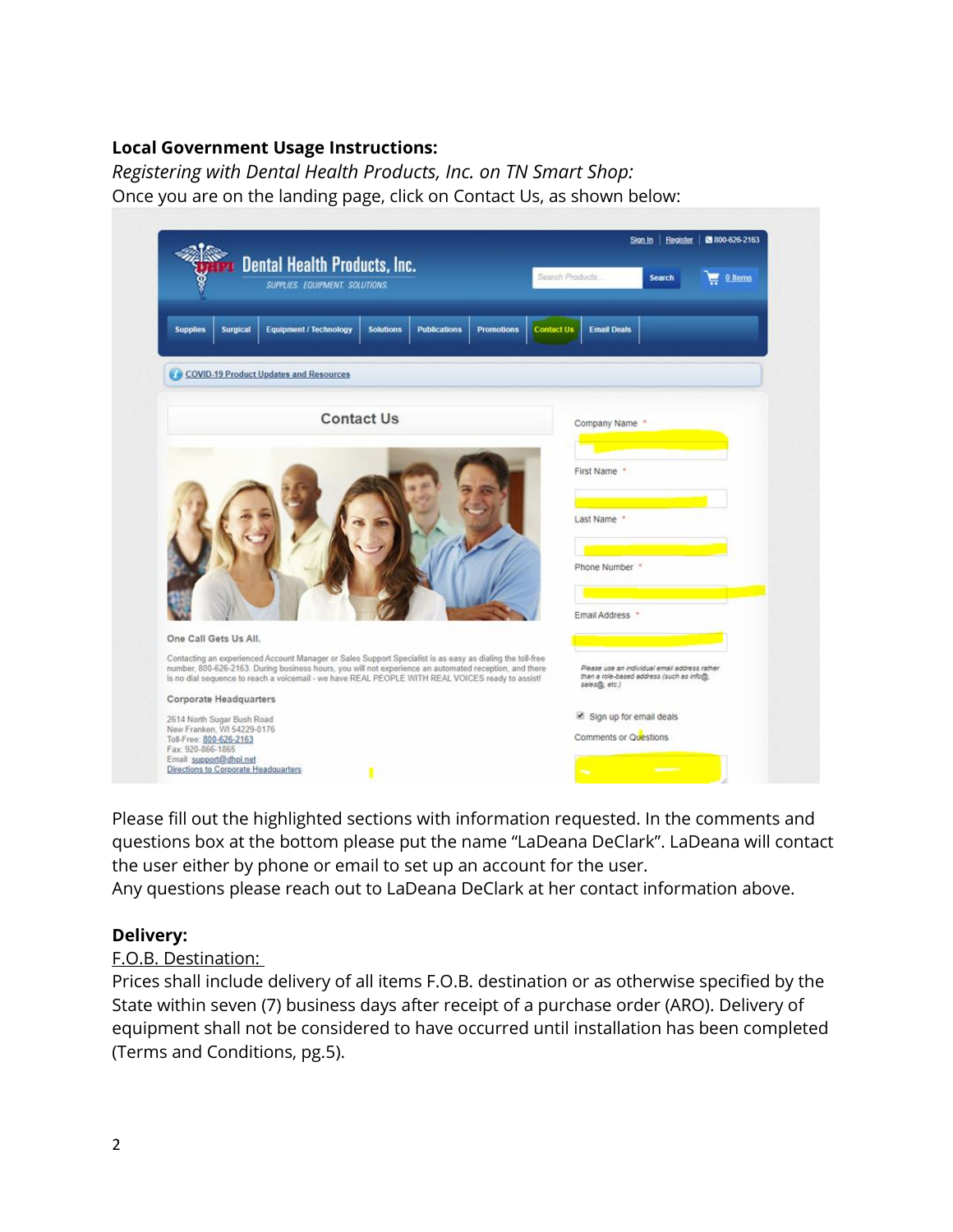#### **Warranty:**

#### Warranty:

Contractor represents and warrants that the term of the warranty ("Warranty Period") shall be the greater of the Term of this Contract or any other warranty generally offered by Contractor, its suppliers, or manufacturers to customers of its goods or services. The goods or services provided under this Contract shall conform to the terms and conditions of this Contract throughout the Warranty Period. Any nonconformance of the goods or services to the terms and conditions of this Contract shall constitute a "Defect" and shall be considered "Defective." If Contractor receives notice of a Defect during the Warranty Period, then Contractor shall correct the Defect, at no additional charge. Contractor represents and warrants that the State is authorized to possess and use all equipment, materials, software, and deliverables provided under this Contract. Contractor represents and warrants that all goods or services provided under this Contract shall be provided in a timely and professional manner, by qualified and skilled individuals, and in conformity with standards generally accepted in Contractor's industry. If Contractor fails to provide the goods or services as warranted, then Contractor will re-provide the goods or services at no additional charge. If Contractor is unable or unwilling to re-provide the goods or services as warranted, then the State shall be entitled to recover the fees paid to Contractor for the Defective goods or services. Any exercise of the State's rights under this Section shall not prejudice the State's rights to seek any other remedies available under this Contract or applicable law (Terms and Conditions, pg.10).

Warranty for Resale of Goods:

For all goods provided under this Contract, Contractor shall pass-through to the State any manufacturers' warranties. In addition, for a period of one (1) year after any receipt of any goods under this Contract, Contractor expressly warrants that all such goods are: (a) merchantable; (b) of good quality and workmanship; (c) free from defects; (d) in conformity with the intended purpose and for the particular purpose for which they were designed; and (e) in conformity with Contractor's samples, if any (Terms and Conditions, pg.10).

#### **Requisition and Purchase Order Generation:**

For information on how to create a requisition and/or purchase order please reference the Job Aid "Requisitions and Purchase Order Document Types" below:



### **Additional Documents:**